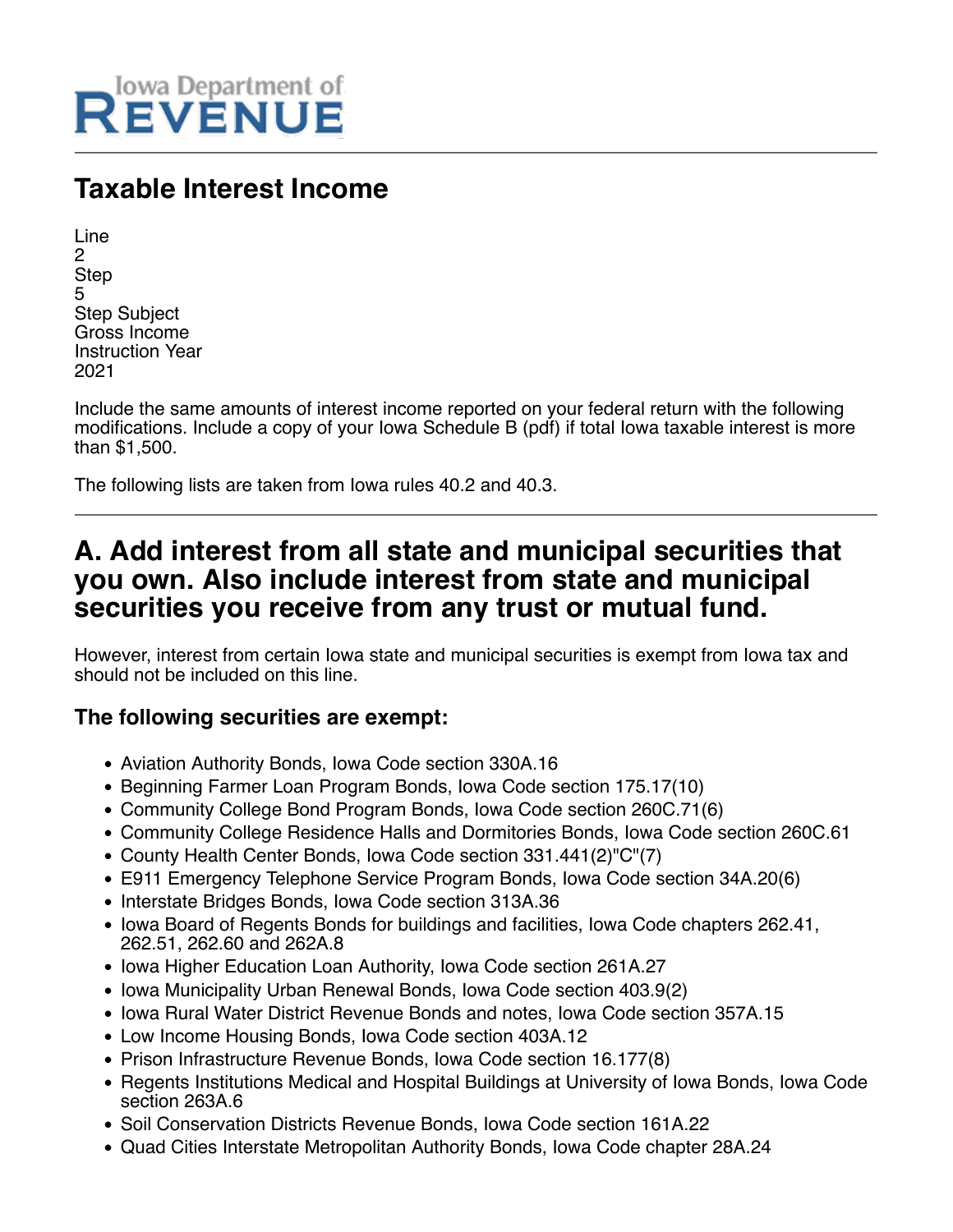- Sewage Treatment Works Revenue Bonds, Iowa Code section 16.131(6)
- Underground Storage Tank Fund Revenue Bonds, Iowa Code section 455G.6(14)
- Vision Iowa Program, Iowa Code section 12.71
- Iowa Utilities Board and Consumer Advocate Building Bonds, Iowa Code section 12.91(9)
- School Infrastructure Program Bonds, Iowa Code section 12.81(8)
- Appropriation Bonds, Iowa Code section 12.87(8)

## **B. Deduct interest received from Federal securities (for example U.S. Savings Bonds, U.S. Treasury Notes).**

Do not subtract interest from repurchase agreements of U.S. Government securities.

### **The following are exempt:**

a. United States Government obligations: United States Treasury - Principal and interest from bills, bonds, and notes issued by the United States Treasury exempt under 31 USCS section 3124[a].

- 1. Series E, F, G, H and I bonds
- 2. United States Treasury bills
- 3. U.S. Government certificates
- 4. U.S. Government bonds
- 5. U.S. Government notes
- b. Territorial obligations:
	- 1. Guam Principal and interest from bonds issued by the Government of Guam (48 USCS section 1423[a]).
	- 2. Puerto Rico Principal and interest from bonds issued by the Government of Puerto Rico (48 USCS section 745).
	- 3. Virgin Islands Principal and interest from bonds issued by the Government of the Virgin Islands (48 USCS section 1403).
	- 4. Northern Mariana Islands Principal and interest from bonds issued by the Government of the Northern Mariana Islands (48 USCS section 1681(c)).
- c. Federal agency obligations:
	- 1. Commodity Credit Corporation Principal and interest from bonds, notes, debentures, and other similar obligations issued by the Commodity Credit Corporation (15 USCS section 713a–5).
	- 2. Banks for Cooperatives Principal and interest from notes, debentures, and other obligations issued by Banks for Cooperatives (12 USCS section 2134).
	- 3. Farm Credit Banks Principal and interest from systemwide bonds, notes, debentures, and other obligations issued jointly and severally by Banks of the Federal Farm Credit System (12 USCS section 2023).
	- 4. Federal Land Bank Association Principal and interest from bonds, notes, debentures, and other obligations issued by the Federal Land Bank Association (12 USCS section 2098).
	- 5. Financial Assistance Corporation Principal and interest from notes, bonds, debentures, and other obligations issued by the Financial Assistance Corporation (12 USCS section 2278b– 10[b]).
	- 6. Production Credit Association Principal and interest from notes, debentures, and other obligations issued by the Production Credit Association (12 USCS section 2077).
	- 7. Federal Deposit Insurance Corporation (FDIC) Principal and interest from notes, bonds, debentures, and other such obligations issued by the Federal Deposit Insurance Corporation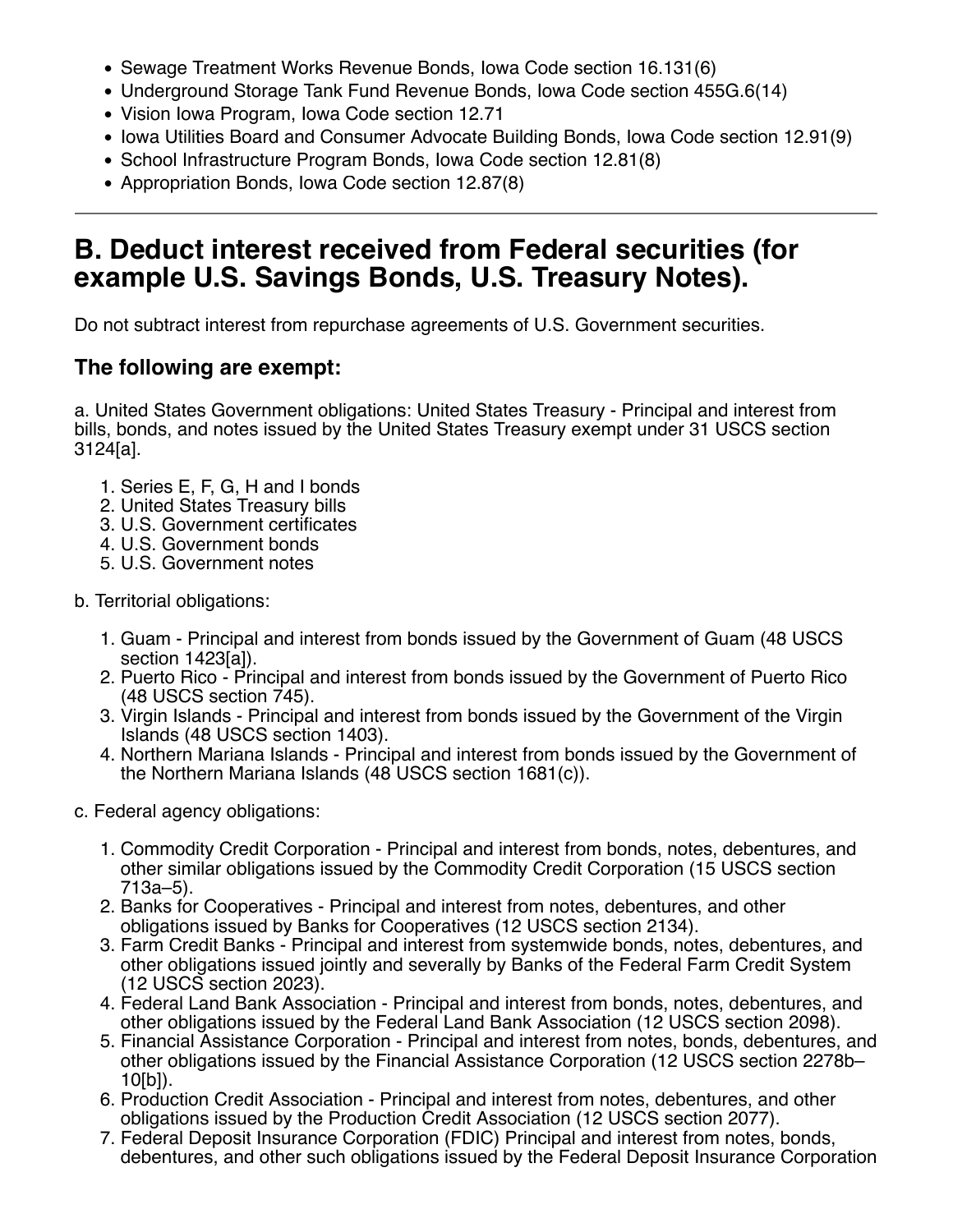(12 USCS section 1825).

- 8. Federal Financing Bank Interest from obligations issued by the Federal Financing Bank. Considered to be United States Government obligations (12 USCS section 2288, 31 USCS section 3124[a]).
- 9. Federal Home Loan Bank Principal and interest from notes, bonds, debentures, and other such obligations issued by any Federal Home Loan Bank and consolidated Federal Home Loan Bank bonds and debentures (12 USCS section 1433).
- 10. Federal Financing Corporation Principal and interest from notes, bonds, debentures, and other such obligations issued by the Federal Financing Corporation (12 USCS section 2288(b)).
- 11. Financing Corporation (FICO) Principal and interest from any obligation of the Financing Corporation (12 USCS Sections 1441[e][7] and 1433).
- 12. General Services Administration (GSA) Principal and interest from General Services Administration participation certificates. Considered to be United States Government obligations (31 USCS section 3124[a]).
- 13. Housing and Urban Development (HUD). Principal and interest from War Housing Insurance debentures (12 USCS section 1739[d]).

\* Principal and interest from Rental Housing Insurance debentures (12 USCS section 1747g[g]).

\* Principal and interest from Armed Services Mortgage Insurance debentures (12 USCS section 1748b[f])

\* Principal and interest from National Defense Housing Insurance debentures (12 USCS section 1750c[d]).

\* Principal and interest from Mutual Mortgage Insurance Fund debentures (12 USCS section 1710[d]).

- 14. National Credit Union Administration Central Liquidity Facility Income from notes, bonds, debentures, and other obligations issued on behalf of the National Credit Union Administration Central Liquidity Facility (12 USCS section 1795k[b]).
- 15. Resolution Funding Corporation Principal and interest from obligations issued by the Resolution Funding Corporation (12 USCS Sections 1441[f][7] and 1433).
- 16. Student Loan Marketing Association (Sallie Mae) Principal and interest from obligations issued by the Student Loan Marketing Association. Considered to be United States Government obligations (20 USCS section 1087–2[1], 31 USCS section 3124[a]).
- 17. Tennessee Valley Authority Principal and interest from bonds issued by the Tennessee Valley Authority (16 USCS section 831n–4[d]).
- 18. United States Postal Service Principal and interest from obligations issued by the United States Postal Service (39 USCS section 2005[d][4]).
- 19. Certificates on Government Receipts.

## **The following are not considered federal securities and are taxable:**

### **Federal Agency Obligations:**

- Building and Loan Associations
- Credit Unions, federal or state
- Export-Import Bank of the United States
- Federal Agricultural Mortgage Corporation (Farmer Mac)
- Federal Home Loan Mortgage Corporation (Freddie Mac) Securities
- Federal Housing Administration
- Federal income tax refunds, interest